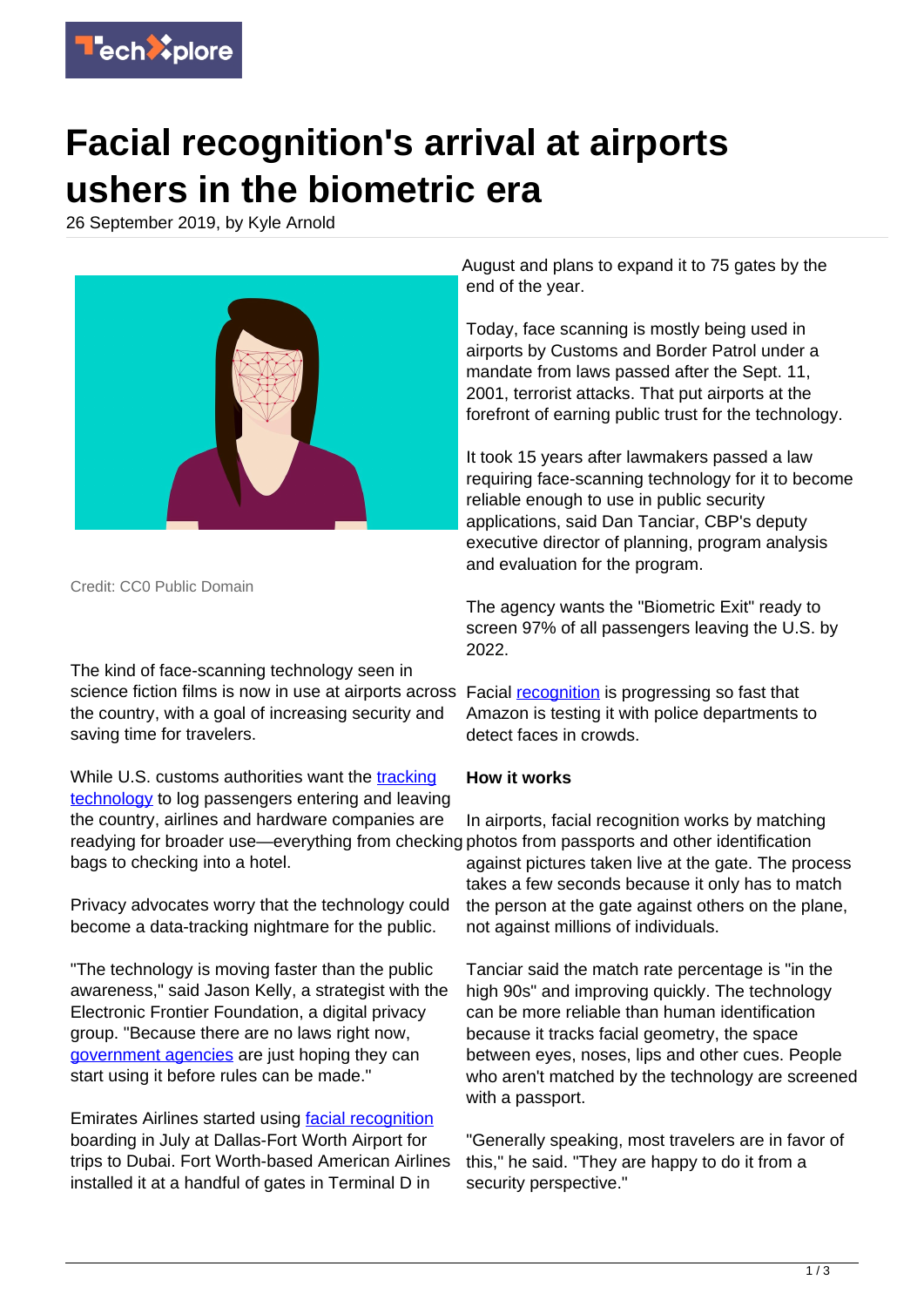

About 65% of passengers are willing to give up biometric information like facial scans if it means faster lines at airports, according to a survey by the International Air Transport Association, a trade group for the airline industry.

Passengers also have the option to turn down face scans and present boarding passes and passports.

Tanciar said facial recognition has caught 180 people using travel documents not issued to them at land crossings on the Southwest border.

Although the mandate to start using facial recognition is coming from the government, airports **Here to stay** and airlines buy and run the technology.

Delta Air Lines, based in Atlanta, has been the most aggressive with facial recognition, using it in five airports. At Hartfield-Jackson Atlanta International Airport, international passengers who sign up for face scanning can use it to check bags, go through TSA security lines and board international flights.

Delta is also considering it for domestic travel, said Gareth Joyce, the company's senior vice president of customer experience.

"For us, it's about convenience and making the job easier," he said. "If our employees at the gate can interact with customers instead of checking identification, that's better for everyone."

In Irving, the U.S. headquarters of technology company NEC Corp. has a demonstration area that There is agreement from many groups that shows the wide uses of facial recognition, from boarding airplanes and dropping off luggage to TV screens that identify people at hotels and order food at restaurants.

Beyond airports, car rental companies and hotels could start using facial recognition to skip the process of checking identification, said Benji Hutchins, NEC's vice president of federal operations.

Caliburger, the company that uses robots to flip burgers, lets customers pay using facial recognition airlines said. at restaurants in California. BurgerFi is letting

customers sign up for facial recognition to remember frequent orders.

But airports are where most of the attention is, mostly because of the millions in research dollars paid by the federal government, Hutchins said. They're also a good testing ground because customers are often stuck in line waiting for a human to check identification, he said.

"The majority of travelers who encounter the technology see it as a convenience factor and as a measure of security," he said.

But whether or not airline passengers like the technology, widespread use of facial recognition is just starting.

"Facial recognition technology is here and it's here to stay," said Ryan Anderson, director of outreach at the University of Texas' Center for Identity. "It's not going to be something we are going to roll back."

Texas passed a biometric privacy law in 2018 that requires notification and authorization to capture data, such as fingerprints. But there isn't a federal law yet to govern facial recognition.

"There is some negotiation that needs to happen between privacy, security and convenience," Anderson said.

individuals need to be able to opt out of face scans, and they should know when and how facial recognition is being used, Anderson said.

Airlines including American and Delta are posting signs in airports where face scans are being taken, and the technology is only in use at points where customers would otherwise be required to use a passport, driver's license or boarding pass.

Images captured at gates are stored for 12 hours in an encrypted server and then deleted, CBP and